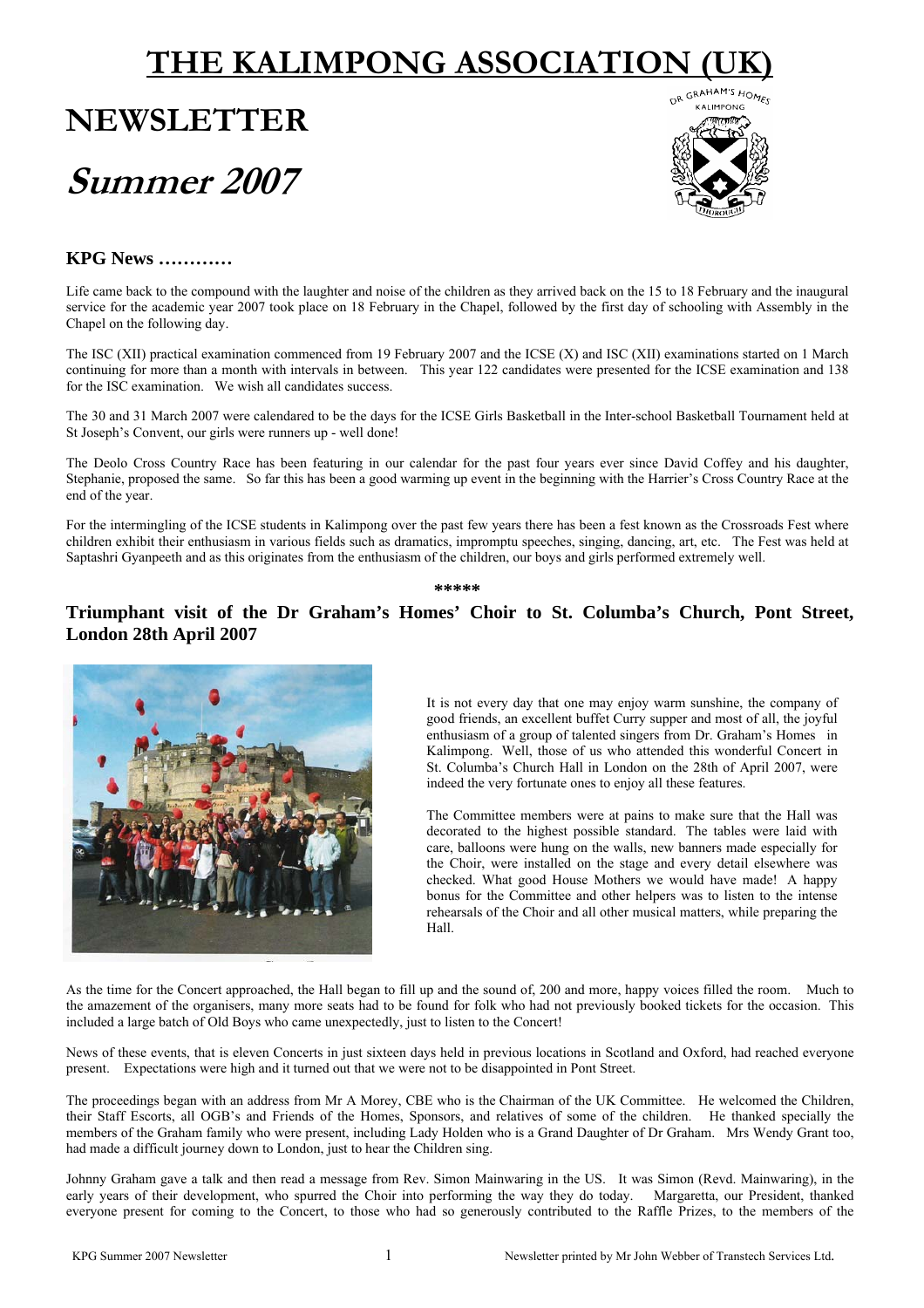Committee for all their efforts in arranging the necessary tables and chairs, and making the hall look so beautiful and to the Catering Staff of Munal Tandoor for a delicious meal.

The Concert was graciously presented by Mrs. Nandita Gurung, the English Teacher at the School, being one of four teachers who accompanied the Choir during their visit.

The children began the performance, dressed in brightly coloured costumes, with an Indian dance. It must be noted that they had choreographed the entire dance themselves! Once the singing began, the audience enjoyed every word and musical note made by the children. To quote Peter and Sophie Bullen, "All this of course stems from having dedicated teachers and one in particular, the Choir Master, Mr Shane Saviel, and the talented keyboard man, Mr Kamal Upasak. But the jewels in the school crown were the Choir itself. Not only are they a group of talented singers, but they enjoy what they do and bear the disciplines that they have been given, with an ease beyond their years. The soloists add their God-given talents to any event like this one."

It is interesting to point out at this stage, that the Children aged between 10 and 17 years of age, knew all the words to every song. Also, for many of them, English is not their first language! What a group of little treasures!

The final items were renditions of the latest School Song and the Indian National Anthem. These were sung by one and all with great gusto. Some of the guests joined the Choir front of the seated audience, and much to our surprise and delight Lady Holden too made the effort and gingerly walked up (unaided) to join the rest of us OGBs, to conclude a successful and very happy evening. We will remember this gathering for a long, long time!

We would like to thank the many donors including, Alec Murray and his daughter Jennifer, Malcolm and Linda Johnson, Norma-Jean Peck, Maureen and Robert Lucas, Ty Ledlie, Assembly Lodge of Instruction, Mrs. Millie Money-Penny (from Canada), Kevin and Carol Allan, Brenda Sparks, Donald Edwards, Margaretta and Vincent Purtill, Maggie Osborne, Ms C M Bains, Mrs MC Gould, Leoni and Patrick Appleby, Ms Y Meyers and Mr J Fegredo, Jean and David Gundlach, and Julianna and John Duckworth. Particular thanks must go to the Raffle Ticket sellers, Yvonne Felix and Jenny Bagley for their outstanding achievement in selling every raffle ticket. They were ably assisted by Vince Purtill, Our Treasurer, who carefully inserted strips of tickets into prepared envelopes, to simplify the transactions for the ladies.

Special thanks must be made to Donald Edwards who travelled around with the children from the time that they arrived in the UK. He filmed every activity and also the concerts held in Covent Garden and in Pont Street. These DVD's may now be purchased from him. All proceeds will be donated to the Homes.

Our very special thanks go to our Association Secretary, Mrs Julianna Duckworth, for securing discounted accommodation at the County Hotel, London. Also, thanks to her employer, Mr Alexander Waluck, for his extreme generosity in providing food, picnic baskets, etc., for the children during the five days that they were in London. The Hotel Staff and porters worked overtime and gave so much of themselves toward making these children feel at home in a strange country.

To Tina, Caroline and Lady Sedhar Ball, we offer our grateful thanks for all their magnificent and practical support throughout the tour. Their presence at times of need, especially like those presented at Heathrow Airport in the very early hours of the departure morning, show what stalwart, reliable friends they have proved to be during this most successful visit. Mr Neil Monteiro, who also accompanied the party, made a splendid job of arranging logistical support.

It is our hope that these fortunate Children will continue to sing and provide the world with happiness and that they will always remember the love and care bestowed on them, while in our midst. For our part, we certainly enjoyed having them with us!

The Kalimpong Association (UK) was indeed proud to have met completely the demands of this occasion.

#### **Ellena Christie. [Committee]**

**\* \* \* \* \*** 

#### **Just some of the tributes and comments** ……

"We thoroughly enjoyed the Concert on Saturday. The kids sung beautifully and the food was lovely, thanks to you for your hard work and organisation. When is the next one?!! " **Jenny Bagley**

"Your choir produced a truly stunning performance, a bunch of youngsters any of us would have been proud of, as parents. On their next trip please consider bringing a collection of their CD recordings with them. They would have sold out, without any problem at all. The soloists would have won any of these dreadful TV contests we have in the UK for singers, head and shoulders above anything I have heard on TV.

The audience of 200 or so packet into the Cawdor Church, gave them a standing ovation. Our investment as the Rannoch Association Trust of a bursary for the three-year-old twins who have just joined Dr Grahams, done on the urging of my colleague, Keith MacKay, could not be going for a better cause. Of that I an in no doubt having listened to the enthusiastic and unaffected performance of the representatives of your school. It was a very moving experience.

Please be sure to pass on our pleasure at the children's fantastic performance to the Chairman of Dr Graham's Homes, Mike Robertson, and your choir master and the master who was in charge of the synthesizer, and musical arrangements, and not least to the children themselves." **James McNie, Rafford, Moray** 

"We would like to thank all the people who worked so hard and consistently to take up the students of DGH. This was a unique experience and Hazel has not stopped talking about the trip. The Homes children leave for Kalimpong today and will arrive tomorrow. Please convey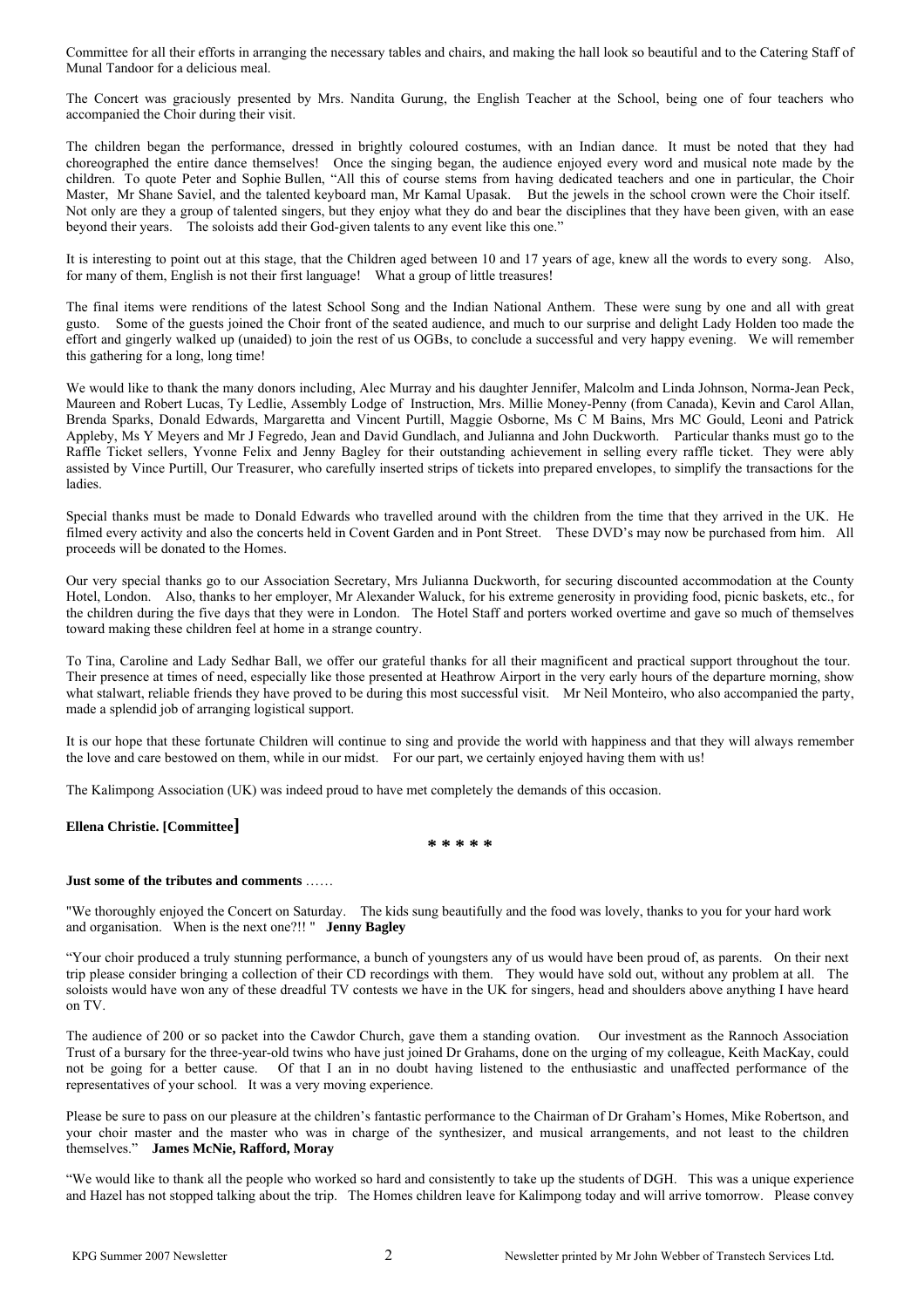our thanks. We are very grateful for giving these children such an opportunity - you will not believe but some of them have never set foot in an airport!! They enjoyed themselves and had a great time. Thank you once again for all your help and effort." Warm regards, **Sharon** 

Just to let you know that the children and staff left Heathrow on time. Tina and Caroline were at the airport too assisting Neal at the check in counter. They will no doubt give account of the wonderful visit to Windsor castle. The children's bags were bursting with shopping and gifts. Neal is on the second flight with just four children this time. London event was a big success and the Lion King was enjoyed by us all, especially the choir. Lots to tell...good reports but need our sleep. Children raved about Scotland. Love, **Sedhar**

Dear Vera - just to let you know that the children have returned safely to Kolkata and that all is well. May I say that I am overwhelmed by the care and attention they received during the visit and we are so grateful to every one who has made it possible. I know how much you have done to make this trip possible and we owe it all to you. Many many thanks**, Michael** 

**\* \* \* \* \*** 

## **'There, but for the Grace of GOD' ………..**

Today most Anglo-Indians live all around the world. We are a truly cosmopolitan group of people. From an estimated 500,000 living in India in 1950, half of us immigrated to countries, primarily England, Canada and Australia. We immigrated because we believed that these countries may give us and would certainly give our children a better life. Today we have settled down abroad and are living a fuller quality of life. The future for our children appears even brighter.

Those of us who have been back to India and seen the condition of many of our older folks, realize how fortunate we have been. Today there are scores of Anglo-Indians in their 60's, 70's and 80's, living precariously, with little or no shelter and have to search and struggle to feed themselves daily. Here are a few examples of such people:

Simon Glass, 71, lives with his wife Rita 68 in a small mud hut with a tin roof at 'Hadi Bagan'. Simon has two sons and daughter who help occasionally. He and his wife make and sell paper bags. Simon has TB.

Ivan Peters, 76, lives with his son in a small room for which he pays a monthly rent of Rs. 110/- His son does odd jobs. Ivan receives an occasional lunch from the MC Sisters. He has a chronic heart condition.

Thelma Dolby, 69, lives with her crippled sister, May Rodricks, in one room with a leaky roof for this she pays a monthly rent of Rs. 50/-. Thelma has cataracts in both eyes

Beryl Christian, 75, lives with her married daughter and three children in one small room for which she pays a monthly rent of Rs. 67/-. Beryl depends on neighbours for food.

Cyril D'Silva, 81, lives with his wife, Louise, 71, in a small hut with a tin roof for which he pays a monthly rent of Rs. 100/-. Cyril is blind in one eye and has a cataract in the other. He has three daughters, but they do not help.

The list is endless. Abandoned persons, living a wretched existence, desperately seeking food, shelter and some comfort. They could be living reasonably well in Australia or England or Canada, but were just less fortunate. Further, any one of them could have been one of us. Imagine our daily lives under those conditions. It is truly frightening and humbling.

Do we have to help them? The answer has to be a resounding 'YES'. It is not important how we help them, or through whom we help them, but it is important that we do so. An intention is of no value unless it is supported with an action. With our numbers abroad, we can cover them easily. We cannot expect other agencies and institutions to look after our community, even though many are providing much help. Throughout the world, people help their community after their family. Tribes help their own Tribe. This is the way it is…and should be; otherwise it becomes too big a task.

Not one community can feed the millions of the world; so we go to our own communities to help ease the suffering, and the pain. Look at the example set by communities that really take care of their members; look at the Jews or the Parsees. These communities have extensive organizations and resources dedicated to help their fellow beings in need. What is our experience? We, as NRAI's (Non Resident Anglo-Indians), may not be aware of the needy in India.

We are a Christian community and the essence of Christianity is helping our fellow human being - and when this fellow human is a person from our own community the need to help becomes imperative. So why do the old and poor Anglo-Indians continue to suffer abandonment? Partly ignorance; many of us are unaware of the extent and degree of their poverty. Partly neglect; most of us are too busy to spare a thought to these unfortunate brethren. Partly indifference; its them and not us. Partly because there is no easy mechanism in place for us to help. We can continue to speculate on such reasons indefinitely. The fact is there are thousands of old, poor Anglo-Indians existing all over India and the fact is they are not being helped sufficiently. The question is what can we do for these poor, old Anglo Indians? Here are some agencies in India who can be relied upon to use the money to help our Anglo Indian community.

# - CAISS (Calcutta Anglo-Indian Service Society):

This charitable organization serves the poor Anglo-Indians in Calcutta by providing welfare, rations, medical help, education and employment. Their address is c/o Lawrence D'Souza Homes, 138 Lenin Sarani, Calcutta 700 013, India, or via Email:

Yvonne Cranenburgh - ycburgh21@hotmail.com Lynette Deane lynettedeane@vsnl.net - lynndeanu2003@yahoo.com Philomena Eaton eaton@vsnl.net

Marian Education Center (Christian missionary school in Picnic Garden), Sister Marissa runs the Marian Education Center in Picnic Gardens and caters for drop outs and has a crèche and day care: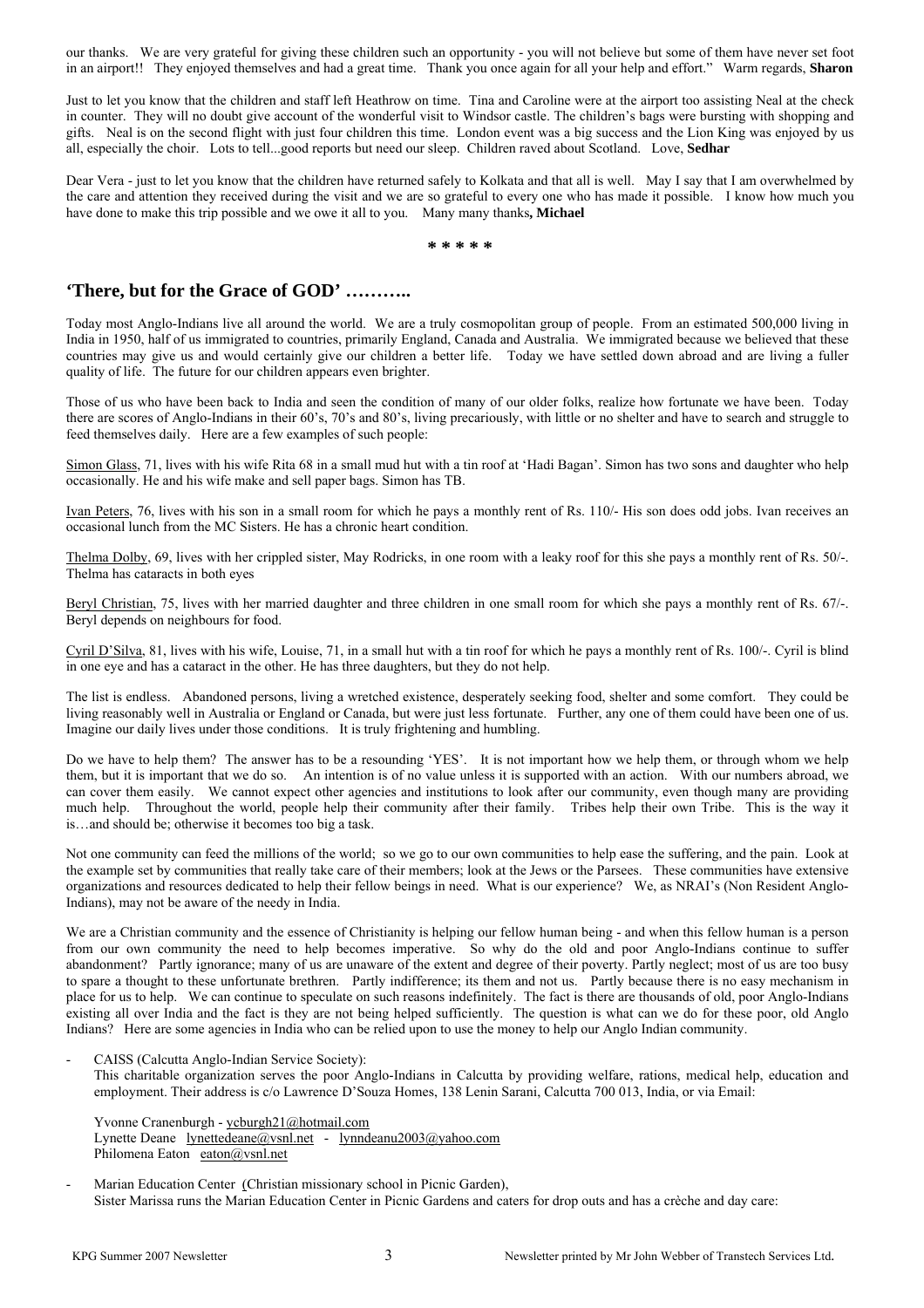Marian Education Centre, 190BG Picnic Gardens, Calcutta 700 039, 011-91-33-23450166 011-91-33-23450740 011-9133 344 3166, kolkata@helpapoorchild.com

- Friends in Need Society They run a Seniors Home in Madras and Bangalore. You may contact Dr G. Francis (President) at 1/2 Ponniamman, Koil Street, Egmore, Madras 600 008.
- DVD Educational & Charitable Trust: This is run by Mr. D.V.D'Monte a long time leader of the Anglo-Indians in Madras

Secondly, let us locate agencies abroad that helpAnglo-Indians in India. Here are their details:

Calcutta Tiljallah Relief, Inc. PO Box 6345, Monroe TWP., NJ 08831, USA is a US government approved not-for-profit organization. They provide pensions to seniors. As of 2006, 267 seniors are being given a monthly pension - 155 in Calcutta, 85 in Chennai, 25 in Bangalore and 2 in Delhi. From February 2006 pensions were increased from Rs.300 to Rs.400 per month. They also sponsor young AI girls at Loreto, Entally. You may contact the following people:

In UK, Blair Williams at webmaster@blairrw.org

In Canada: Yvonne Peters, 51 Brock Av., Toronto, ON M6K 2L3, Canada (email: [ypeters51@yahoo.ca\)](mailto:ypeters51@yahoo.ca) In the UK: Jean Chambers, Solent Breezes, Warsash, (16 Bailey Close, Botley, Hants SO 30 2TW).

In Australia: Marilyn Goss, 26 Kyarra Rd., (incomplete); Glen Iris, Melbourne, Vic 3146; Cheryl Chater, 19 Parkland Avenue, Punchbowl, NSW 2196; Jenny Busby, 9 Frew Court, Bayswater, WA 6053.

In India: Joanne Gardner, Laidlaw Memorial, Ketti, Tamil Naidu 643215.

Kalimpong Association (UK) Charitable Trust, 63 Woodcote Valley Rd, Purley, Surrey CR8 3BG. They provide residential education for over 300 Anglo-Indian boys and girls at the Kalimpong Homes Check out their website @ http://www.drgrahamshomes.co.uk. UK Child Sponsorship Scheme, contact Miss Cassie, Email: **vwcassiedgh@talktalk.net** 

Anglo Indian Concern- located in the UK - Rachel Thurley, 4A The Styles, Godmanchester, Cambs PE 18 8JF, England. They operate in Madras and provide education, medical help and financial aid to poor Anglo-Indians in Madras.

HAPC (Help A Poor Child) supports Anglo-Indians by operating child care centers and are located as follows:

| <b>UK</b>          | Devonshire House, Manor Way, Borehamwood, Hertfordshire WD6 100, UK.<br>$+44$ (0) 20 8236 2953, Fax $+44$ (0) 20 8731 4322 - info@hapc.co.uk |
|--------------------|----------------------------------------------------------------------------------------------------------------------------------------------|
| Australia          | $6/122$ Illawarra Crescent, Ballajura, Perth 6066, Western Australia - aus@helpapoorchild.com                                                |
| Chennai (Madras) - | HAPC Chennai, 1/2 Ponniamman Koil Street, Egmore, Chennai 600 00, India. (009144-28413937)<br>chennai@helpapoorchild.com                     |
| Goa                | HAPC Goa, 2T-1, Models Residency, St. Inez, Panjim Goa 403 001. India (0091 832 224 23185)<br>$\text{goa}(a)$ helpapoorchild.com             |
| <b>Mumbai</b>      | HAPC Mumbai, Spring Field-1, No. 101A, 1st Floor, Sunder Lane, Orlem, Malad (West), Mumbai                                                   |
| (Bombay)           | 64, $(0091 22) 2881 3471$ - mumbai $@$ helpapoorchild.com                                                                                    |
| Gujarat            | HAPC Gujarat, $(0091-982)$ 537 9654 - gujarat@helpapoorchild.com                                                                             |
| Kolkata            | Marian Education Centre, St. Xavier's College, Kolkata 700 016, India (0091 33) 344 3166                                                     |
| (Calcutta)         | kolkata@helpapoorchild.com                                                                                                                   |
| Kenya              | HAPC Kenya P.O. Box 20714, Nairobi, Kenya, East Africa. (00 254) 20 513535                                                                   |
|                    | $\text{kenya}(a)$ helpapoorchild.com                                                                                                         |
| Pakistan           | HAPC Pakistan - pakistan@helpapoorchild.com                                                                                                  |
| Sri Lanka          | HAPC Sri Lanka, slanka@helpapoorchild.com                                                                                                    |

Trevor Dragwidge Trust Fund, UK helps Anglo-Indians by providing upkeep for the elderly and educating poor children. A trustee member is Dennis Rebeiro, 4 Prince Rd, South Norwood, London SE25 6NN, UK.

Finally, now that we have located agencies in India and abroad, together as a community we should put our hands together and help. Love is the essence of life; and where there is love, there is compassion. But love and compassion together ease suffering, only if they result in action.

Many Anglo-Indians in India, particularly the very young and the elderly, are in dire need of help. There are old people who are lonely and poor, because, not only have their relatives deserted them; but so has their community. There are children, whose young mothers have been deserted by their husbands and who are so poor that they cannot take care of their little ones. They live in slums where both the little girls as well as the little boys have been abused or in danger of being abused. This is our community; these are our brethren. Depending on what we do in the coming few years, history and our children will judge us, either as a caring and compassionate community, or as a selfish and callous community. The jury is still out.

Blair and Ellen Williams immigrated to the USA since 1976. Blair was a manufacturing executive and Ellen a school teacher. With a couple of friends, they started Calcutta Tiljallah Relief (CTR) in December of 1998, dedicated to helping poor Anglo-Indians in India. CTR provides a monthly pension to seniors in Calcutta, 30 in Madras and 10 in Bangalore. 16 young Anglo-Indian girls are sponsored as residential students at Loreto, Entally. The vision of CTR is to provide a pension to every needy Anglo-Indian senior.

My friends, what good is it for one of you to say that you have faith if your actions do not prove it? Can that faith save you? Suppose there are brothers or sisters who need clothes and don't have enough to eat. What good is there in saying to them, "God Bless you! Keep warm and eat well!", if you don't give them the necessities of life? So it is with faith: If it is alone and includes no actions, then it is dead. **Marlene Ward (nee-Kennedy) - [marlene\\_shane@hotmail.com](mailto:marlene_shane@hotmail.com)**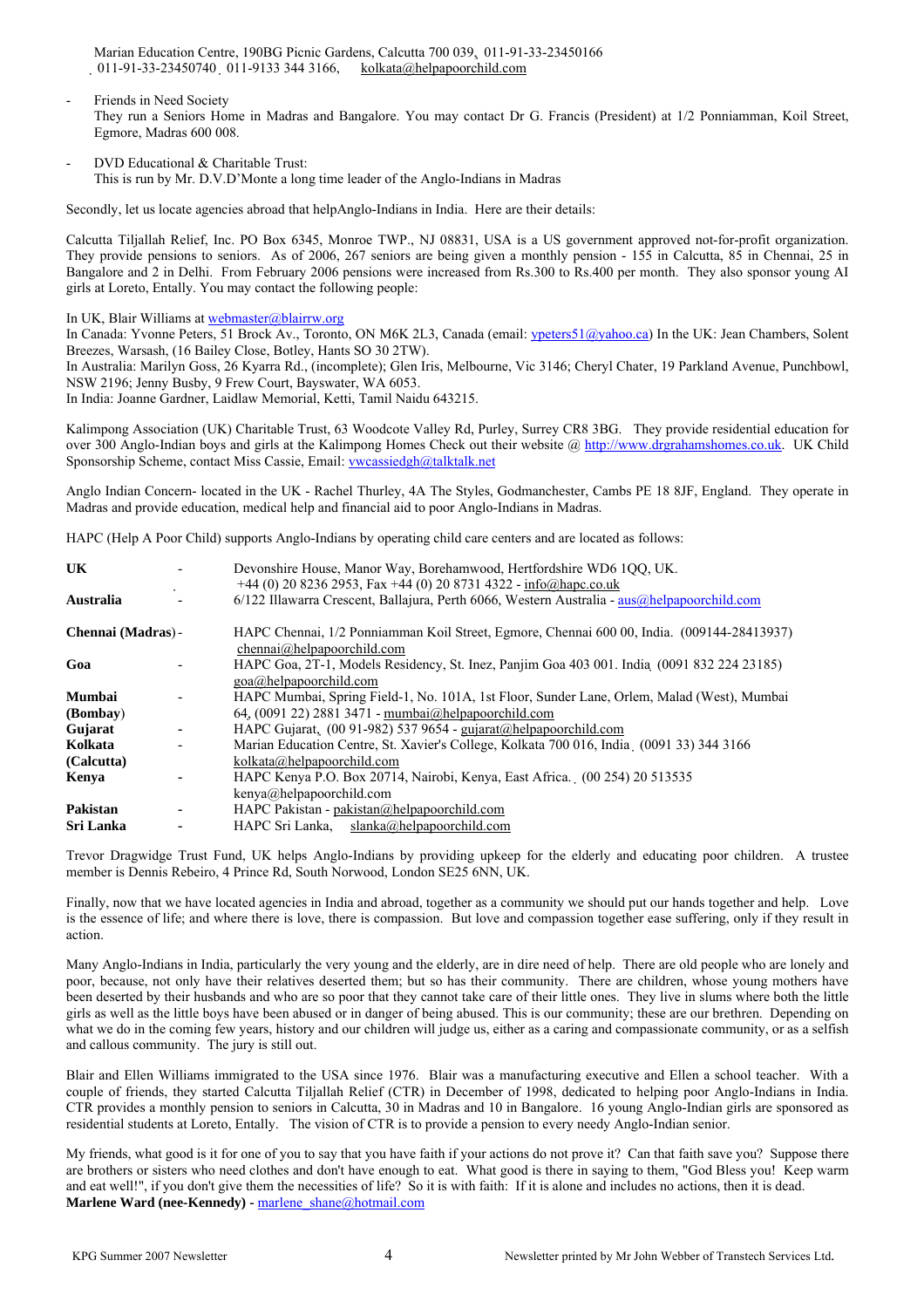# **England! Here We Come! By Rudy Otter**

We first generation Anglo-Indian migrants felt a surge of excitement at leaving India in the 1940s and 1950s and coming "home" to England, a home we had never seen before. Only one thought filled our minds. "Thank goodness we are getting away from that smelly, dirty India and all the flies - chee! Not having to learn Hindi now, boy! No danger of our children having to marry Indians!"

I don't know what sort of reception we expected to receive in England all those years ago. Perhaps we expected crowds of English people to be waiting at Tilbury docks or Southampton, ready to garland and smother us with hugs and kisses, and shrieking: "Welcome home! How lovely to see you all again! Our own dear kith and kin!" The reality was somewhat different in those far-off days. No welcoming parties, no hugs or kisses, nothing at all. Within a very short time it became clear to us that we were somehow not welcome here - which came as quite a shock.

English people scrutinised our brown faces and tried to make sense of our flat, machine-gun chatter with clusters of sentences uttered in a single breath and unexpectedly ending in "no" or "men" - as in: "You're going out, no?" Or "What's the time, men?" They found it all very confusing - quite justifiably in my opinion. "Why have you Indians come to England?" some would ask curiously. "Why don't you go back to India?" Calling an Anglo-Indian an "Indian" in those bygone days was like calling Enoch Powell black! It made Anglo-Indians furious! Indignant! Apoplectic! At the time, few of us could afford to buy houses right away, and shop-window advertisements offered "rooms to let" in these startling "Sorry no Jews, Irish or coloureds."

We were stunned. In India, the English knew only too well who we were and how we differed from the Indians. (Hey! We were fanatical supporters of the British Raj!). British army officers socialised with Anglo-Indians at railway institute dances, played hockey with us, visited our homes, ate our food and generally gave Anglo-Indians the impression that we were every bit as British as fish and chips. So how come the English, in England, in those bygone days, were suddenly smitten by a stroke of amnesia when we Anglo-Indians returned "home" to live among them? It is easy to speak with hindsight (more than 52 years in our case, since arriving in England) but the truth is this: the English people who associated with Anglo-Indians in India were "officers" - the upper class - and they spoke ever so "stylishly". By the time we migrated to England, those upper-class bosom pals of ours had already retreated to their rose-fringed cottages in picturesque Dorset, Devon and Cornwall. Where did most of us settle? Mainly in industrialised, smog-enshrouded London and the Home Counties, among the English working class. As far as they were concerned, anyone from India was an "Indian" - a premise then totally unacceptable to us ultra-sensitive souls.

Prejudice against Anglo-Indians and West Indians steadily swung the spotlight away from two previous target - the Irish and the Jews who must have breathed a sigh of relief strong enough to topple the Titanic. Anglo-Indians, disillusioned at not being accepted, attempted to play their trump card by proclaiming their "European" ancestry: French, German, Scottish, Welsh, English, Dutch, Scandinavian. Many of us (me included) were particularly proud of our Irish ancestry - a joy, alas, not shared by the English. In fact, none of our ancestral claims impressed them. They just hoped we would "go back". It was, I suppose, a logical English reaction, but it just did not wash with us.

Rejection by the English gave Anglo-Indians an identity crisis. Every Anglo-Indian family in those bygone days would huddle around their meter-hungry electric fire in rented rooms, and have long, soul-searching discussions along the lines of: "If a chicken were born among goats, how could it possibly be regarded as a goat?" In other words, if Anglo-Indians "happened to be born in India" how could we, why should we, be regarded as Indians? It was outrageous!

In those days we consoled ourselves by getting together at a flurry of Anglo-Indian dances organized in London districts like Ealing, Acton, Greenford, Wembley, Hayes, Osterley, Chiswick, Hammersmith, Harrow, Streatham, St Pancras, Croydon (then our spiritual home where vast numbers of Anglo-Indians lived), and Purley. Convoys of coaches would bring isolated communities of Anglo-Indians from places as far away as Somerset and Southampton.

Anglo-Indians took the opportunity at these dances to boast about how "wonderful" it felt to be "back home in England" and unfurled their long, narrow payslips bearing details of their best week's wages (grossly inflated with overtime which was then abundantly available) and tried to pass it off as normal pay!

Occasionally, much to their delight, many Anglo-Indians were mistaken for various other nationalities. "Oh yes," they would beam, "I am from Malta, Greece, Turkey, Spain, Italy, Portugal or wherever - but from India? Oh no! Definitely not from India! Do you mind?"

Our family had been living in England for six months back in 1952 when an Anglo-Indian friend and myself met a recent arrival from India. He had been here only a week, obviously not long enough to have experienced the English unfriendliness that many (but emphatically not all) Anglo-Indian migrants had encountered.

"We Anglo-Indians," the happy newcomer asserted, "did ourselves a huge favour, men, by leaving India and all those Indian chaps shouting 'Quit India!' "We are home now here among our own kind ... the English ... our blood brothers...". My friend and I exchanged discreet smirks. The poor fellow, we knew, would soon be in for a shock.

Four months later we met the same guy. He seemed to have lost his smile and bounce. In fact he looked drained, distressed.

"Hullo!" we said. "How are you getting on?" He shook his head. "Oh, what to tell you, men." He spoke slowly, weighing his words. "Er - England is not as - ah - ...we seem to have little in common with ... English people ... no servants ... all the housework ... life ... just a routine ... work then home, work-home, work-home. We are ... not ... happy here. We are - er - going back to India next month." sad. Somehow his English "blood brothers" had failed to come up to his expectations. Ahhhh!

Quite a few dejected Anglo-Indians were in the same boat (and probably ON the same boat) as himself, bound for India. But many had a change of heart and returned to England to live happily ever after as our day-to-day relations with the English steadily improved. We got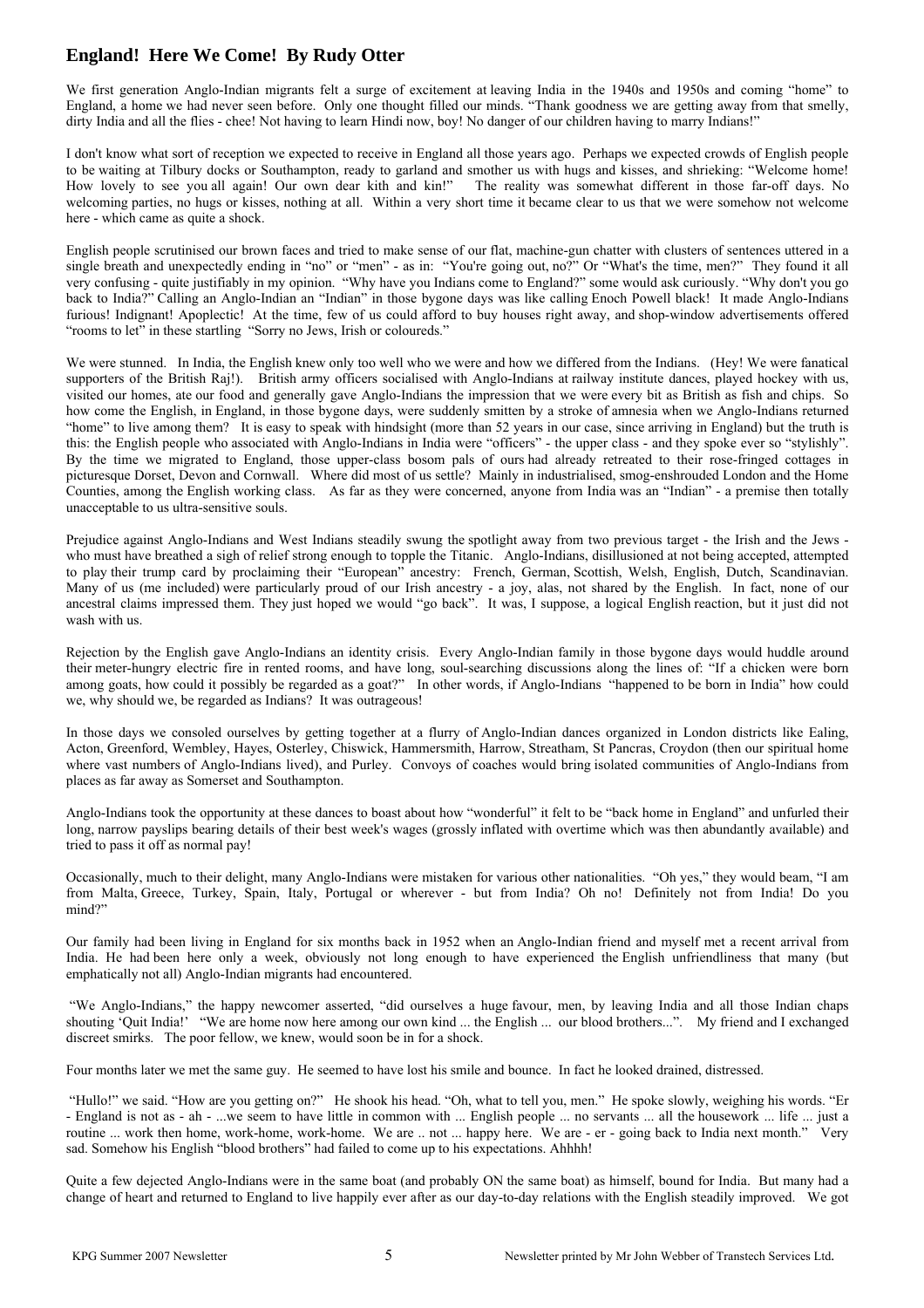to know one another better at work as well as socially. Now, in the year 2004, I am delighted to report that life in England is wonderful for Anglo-Indians, couldn't be better.

So everything turned out for the best, no?

\* Rudy Otter is a retired Anglo-Indian journalist and columnist. The family migrated to the UK in 1952 from Daund, a G.I.P Railway town near Pune, Maharashtra. Email: [rudy.otter@btinternet.com](mailto:rudy.otter@btinternet.com)

(Reproduced by courtesy of CONTACT, quarterly magazine of The Asian Chaplaincy of Hammersmith, London, UK.)

**\* \* \* \* \***

#### **OGBs News & Information ………..**

Do you have a contact for Violet McGilchrist, please? Regards Errol Webber Government Procurement Department of Treasury and Finance, 2 Havelock Street West, Perth, Western Australia. Tel: 9222 5474

**Actioned**: [Sorry to send this as a round robin but if any one can put any light on the whereabouts of Ms Ada James, please do let me know. Many thanks."] Margaretta Purtill (President**) We are happy to report that this has now been resolved. Thanks to all of you who assisted in this query.**

#### **With reference to the above** ………..

Have you registered on Alumni site? It will be our pleasure to know more about each other through it. We have a web site dedicated to OGB information, [www.dghalumni.com](http://www.dghalumni.com/) however not many of you, in the UK, are making use of it. Any information can be placed on the site including "who visited whom" under "Blogs". There is a Message Board and a spot for DGH News and much more. The whole concept of the site, by young John Rai, is to keep OGBs in touch with one another and to go the length and breadth of the globe and to help to keep the OGB flag flying. If I can quote you, "I reckon his is a great solution to your request and ask that you consider it".

#### **Errol Webber** [errol.webber@dtf.wa.gov.au](mailto:errol.webber@dtf.wa.gov.au)

We have 165 members so far, with your help may be we can get more OGBs signed up. The database we store for the Alumni section of OGBs is under secure server. You can probably take advantage of it's feature for the newsletter, with just a few clicks of the mouse all the members will have their newsletter. The database system also tracks all the activities of member (log book). If you have any suggestion kindly be in touch with Mr Errol, he is always available for you. **John Rai**  $\frac{\delta n}{\delta n}$ 

As usual, we are always on the lookout for information on OGB's worldwide. If you have had any visitors, friends from abroad visiting, even if you have had a party where OGBs have turned up, we would love to hear all about it. Who visited whom, when etc. The idea of the newsletter is keep OGBs in touch with one another. Our newsletter goes around the length and breadth of the globe. So please everyone help me to help you to keep the OGB flag flying. Thank you. Look forward to hearing from you. **Margaretta Purtill (President)**

#### **\* \* \* \* \***

#### **Love Blossoms in Goa**

The 17 February was another lovely day in Goa – brilliant sunshine and bright blue skies. However, this was no ordinary day. Desmond and Flora were getting married in the Angel Resort that evening so there was feverish activity all day at their beautiful Home in the Wood in Porvorim.

Relatives and guests had arrived in Goa from Leeds, Milton Keynes, Swindon and Croydon in the UK, Sydney in Australia as well as Assam and Calcutta in India.

The Angel Resort was a well chosen venue and the hall was beautifully decorated in orange and peach. The groom and his best man (Nigel) looked very dapper in their black suits, white shirts and ivory cravats. The bride looked absolutely beautiful in her ivory dress, veil and tiara and entered the hall on the arm of her brother Molen Bellestrain. Flora was complemented by three lovely bridesmaids Michelle, Pallavi and Anne and the flower girls Winnie and Meleva. One must not forget the little pageboy Aayan (Flora's son) who looked very handsome in his dark suit.



The bridal party entered the hall to the sound of "The Wedding March". Once all the vows were exchanged it was time for the speeches. After Desmond's speech he surprised Flora by singing "Walk Through This World With Me". This was sung so beautifully and ended to thunderous applause from all present. It was Nigel's turn next and he conveyed wishes from all those who couldn't be present, followed by his speech which was beautifully delivered.

Once all the formalities were over it was time to party and family and friends had a wonderful time dancing to the disco. This was followed by a scrumptious feast in the grounds of the Resort next to the swimming pool. There was every conceivable curry and rice available followed by delicious Indian sweets!

The happy couple are now honeymooning in various parts of India, including Shillong, Gauhati, Tinsukia, Sikkim and Kalimpong.

We hope they have a wonderful married life in Goa and enjoy a more relaxed way of life in the Sun.

**Jeff and Yolande**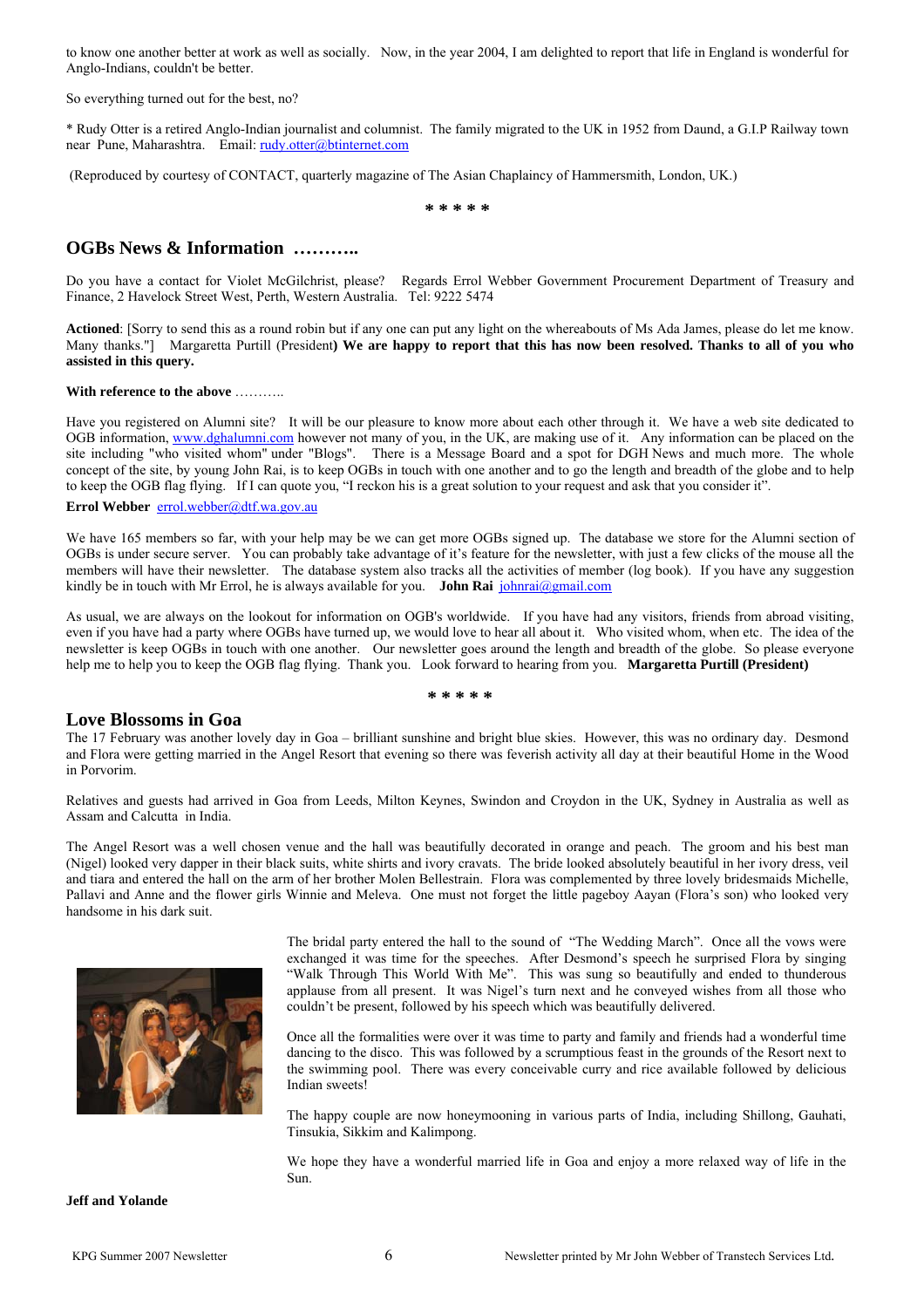# **Tribute to Sister Margaret Cassidy.**

On my last visit to Kalimpong in 2005, it was a great privilege to open the brand new Thorburn Cottage. A far greater privilege in 2007 is to bring from the UK, the remains of a person very dear to us. I refer of course to the late Sister Margaret Cassidy MBE [Member of the British Empire]. This honour was given to her by the Queen of England for her work and dedication to this school.

Sister Cassidy began her life here in the Homes in Thorburn Cottage on the House Staff., then moved on to Lucia King. It was not long however, before she was doing what she loved best, namely caring and tending sick children and Staff in the Steel Memorial Hospital.

Sister Cassidy was a kind, firm and knowledgeable tutor to those nurses under her professional care. Their basic training was second to none! Many of these nurses completed successful nursing careers in India, the UK, Australia and New Zealand. They had a wonderful head start over other new nursing recruits! All of them remember Sister Cassidy's warm personality and Christian principles with fondness.

Sister Cassidy worked in the Hospital with Dr. Meg Patterson for a while. What an amazing team that was! Latterly other notable persons joined the medical team and together they healed and cured the sick in the beautiful location.

She will always be remembered for her infectious laugh and wonderful sense of humour. After all, with her warm bedside manner, who really needed medication?! She was always smartly dressed and beautifully turned out with a keen eye to detail. She took a great interest in the OGB's and we loved meeting her when she attended our London Reunions. We OGB's feel that it is right, fitting and proper to leave this Brass Plaque in the SMH, in memory and recognition of a truly selfless and devoted lady. She spent many of her off duty hours here on this delightful lawn, overlooking the everlasting snows and our beloved Himalayas.

Sister Cassidy, much loved of us all, may you rest in God's peace.

**Margaretta Purtill (Byers)** 

**\* \* \* \* \*** 

#### **Incidents & Memories**

Last October Sr. Cassidy passed on to glory. Following her cremation and funeral service at Rye-Lane Church, London, I took possession of the urn containing her ashes in the belief that one day these should return to the Homes that she so loved and faithfully served for over a quarter of a century. It was as simple as that, and how many incredible incidents and wonderful memories developed from this humble beginning.

#### **Plans**

Once it was decided that a Memorial Service held in the Katherine Graham Chapel at the Homes should provide the centrepiece of our tribute, a number of allied matters fell into place:

- The London OGB's Association donated a suitably inscribed plaque to be placed in the Steel Memorial Hospital where Sr. Cassidy had become something of a 'permanent fixture'.
- The trip to India was confirmed with a two-day stay in Kalimpong as the special Service was arranged for the morning of the 17 March 2007.
- An Order of Service drawn up in consultation with the Principal and School Chaplain.

#### **The Programme**.

The School Chaplain, Rev. Lawrence Pereira, conducted the Service which could not have 'opened' more beautifully than with a rendition by the Homes choir of Margaret Cassidy's favourite hymn, 'The Lord is my Shepherd'.

The eulogy, by Rev. C. Taylor, Minister of Sr. Cassidy's Church in London, was appropriately a repetition of his talk at her actual funeral. (The complete text of this appears in the last issue of the Newsletter). The School Chaplain read the Scripture lesson, and a special prayer composed for the occasion.

Former Principal, Bernard Brooks, read a message received from Mr ABN Morey CBE, Chairman of the UK Committee. Mr Brooks then spoke of Sr. Cassidy as 'friend and colleague'. With regard to her work at the Hospital, she was the 'complete professional' who never allowed an exception to occur even to the extent of being regarded as an iron fist in a velvet glove! However, he stressed the real tribute to Sr. Cassidy came not so much from her friends, but from the children to whom she had ministered. From the large number of messages received, three were read out as possibly the most appropriate.

The Service closed with the singing of another of Margaret Cassidy's favourite hymns: "Blessed Assurance".

Following the Service, all assembled at the Steel Memorial Centre where both the Bursar and I spoke with feeling of our memories of the great lady. After a short prayer, I had the privilege of unveiling the plaque along with OG Mrs. Jayshree Pradhan (who represented the Sikkim OGBs) in memory of Sr. Cassidy. It was indeed a great honour for me to represent both the UK Committee and the London OGB's Association at this special service.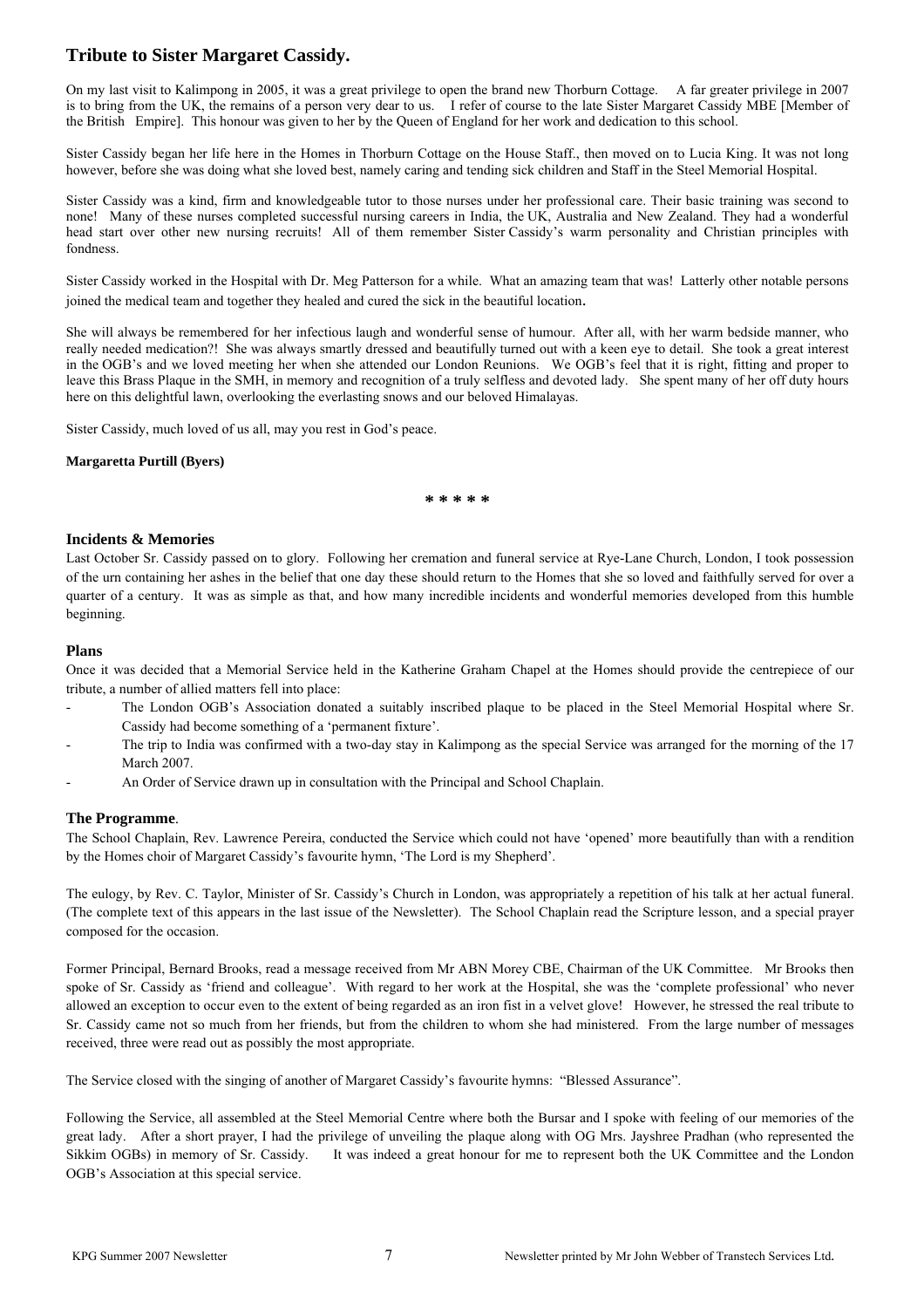We then made our way down to the Garden of Remembrance where the School Chaplain conducted a brief service during which the ashes were interred. Floral tributes were expressed in terms of wreathes laid by Mrs Jayshree Pradhan on behalf of the Board of Management, by the Principal on behalf of the Homes, the Rev. CR Taylor on behalf of Rye-Lane Chapel, London, and Mr Sonam Gompu, President, on behalf of the Kalimpong OGBs Association. Wreathes of respect were also received from present students, HEA of Dr Graham's Homes, and on behalf of OGBs both in India and abroad.

#### **Conclusion**

Finally, let me close on a personal note with memories no one could possibly have hoped for, let alone expected. The following is my inadequate way of saying 'thank you' to so many. I refer to:

- The fact that representatives were present at the Service from six OGB Associations: Shillong, Nepal, Calcutta, Sikkim, Kalimpong and London. What a response at such short notice! More importantly, what a tribute to the memory of Sr. Cassidy!
- The singing of the 23<sup>rd</sup> Psalm by the **whole** choir under the direction of Shane Saviel. I have deliberately stressed the word 'whole' because this was the last time this talented group were to sing together. Final year students who completed their exams a fortnight later, have now moved on to other 'pastures'. As such this was very much their 'swan song' - and what a privilege to witness this final performance.
- The warmth and hospitality of Ahava by its hostess, and the constant care and concern of the Bursar and Cottage Superintendent throughout the period of our stay, was very much appreciated.
- The newly-weds, Desmond and Flora Myers, who adjusted their honeymoon in order to attend the Service laid on a celebratory dinner for OGBs, which must have rivalled their wedding reception!
- The irrepressible Kalimpong OGB's Association who also formed the 'escort' provided at Calcutta airport, kept us company at the farewell lunch held at Gompus palatial establishment.
- Finally, an unforgettable holiday in Sikkim, courtesy of Jayshree Pradhan (Board Member), Karma Nidup, Shiva Kumar Rai, Guru Ladhaki and indeed the entire Sikkim Grahamite Association. Their kindness and hospitality was overwhelming.

A very sincere thankyou to one and all.

#### **Margaretta Purtill (Byers), President, The Kalimpong Association (UK)**

**\* \* \* \* \*** 

# **Memorial Service for MARGARET CASSIDY MBE, at the Katherine Graham Memorial Chapel, Dr Graham's Homes, Kalimpong. held on 17 March, 2007. By: Dr. Gurung**

Mr Brooks, former Principal of the Homes, emphasised that the real tribute to Sr. Cassidy lay in the lives of the many children and Nurse Trainees who had been touched by her wholesome influence. He then read the following messages:

#### **Mr ABN Morey**, Chairman, UK Committee of Dr Graham's Homes

"As, unfortunately, no members of the UK Committee have been able to attend, we are grateful to Mrs Margaretta Purtill of the Kalimpong Association (UK) for kindly agreeing to represent the Committee at today's ceremony commemorating Sister Margaret Cassidy's life of service and devotion to the Homes. Here countless children will have had reason to be thankful for the caring and tender ministrations of Sister Cassidy and her colleagues at the Steel Memorial Hospital. How fitting that so many years after her retirement and departure to the UK, she should have her ashes returned to Kalimpong to the Homes she loved, and where she laboured for many years for the benefit of so many! May she Rest in Peace".

#### Ex-student - **Lorraine Raphel**, Confidential Secretary to the Bishop of Calcutta

"Sr. Cassidy's passing awakens memories of a large, caring and dominating personality. For all her 'toughness' as one who never allowed standards to drop at any time, she was a truly gentle and compassionate soul, an angel of mercy. I should know because as a result of my personal circumstances, I required more attention than anyone else, and she looked after me throughout my entire life at the Homes - sixteen long years!"

#### Ex-student - **Albert Temple**, Principal, Wynberg Allan School, Mussoorie

"Sr. Cassidy was such a lovely person to meet, let alone to know. I must be one of those who knew her longest because I was a baby in Lucia King when she joined the staff to work briefly as Miss Penny's assistant. Twenty seven years later Sr. Cassidy retired shortly after I resigned from the teaching staff. This means her service spanned my entire life as a student and teacher at the Homes!

What a wonderful gesture by Margaretta Purtil (Byers) and the London OGB's Association to bring Sr. Cassidy's ashes back to the Homes and install a plaque in the SMH in her memory! A fitting tribute for one who has served the children and staff of the Homes, so faithfully."

#### From **Lyonpo Sonam Tobgye**, Chief justice of Bhutan and Vice Patron of Dr Graham's Homes

"Sr. Cassidy had a great spirit, and OGB's will seize this opportunity to pay tributes to a dedicated and caring person for her selfless devotion to the children of the Homes. This gathering, at the Memorial Service, will express gratitude for her life and maintain it was not in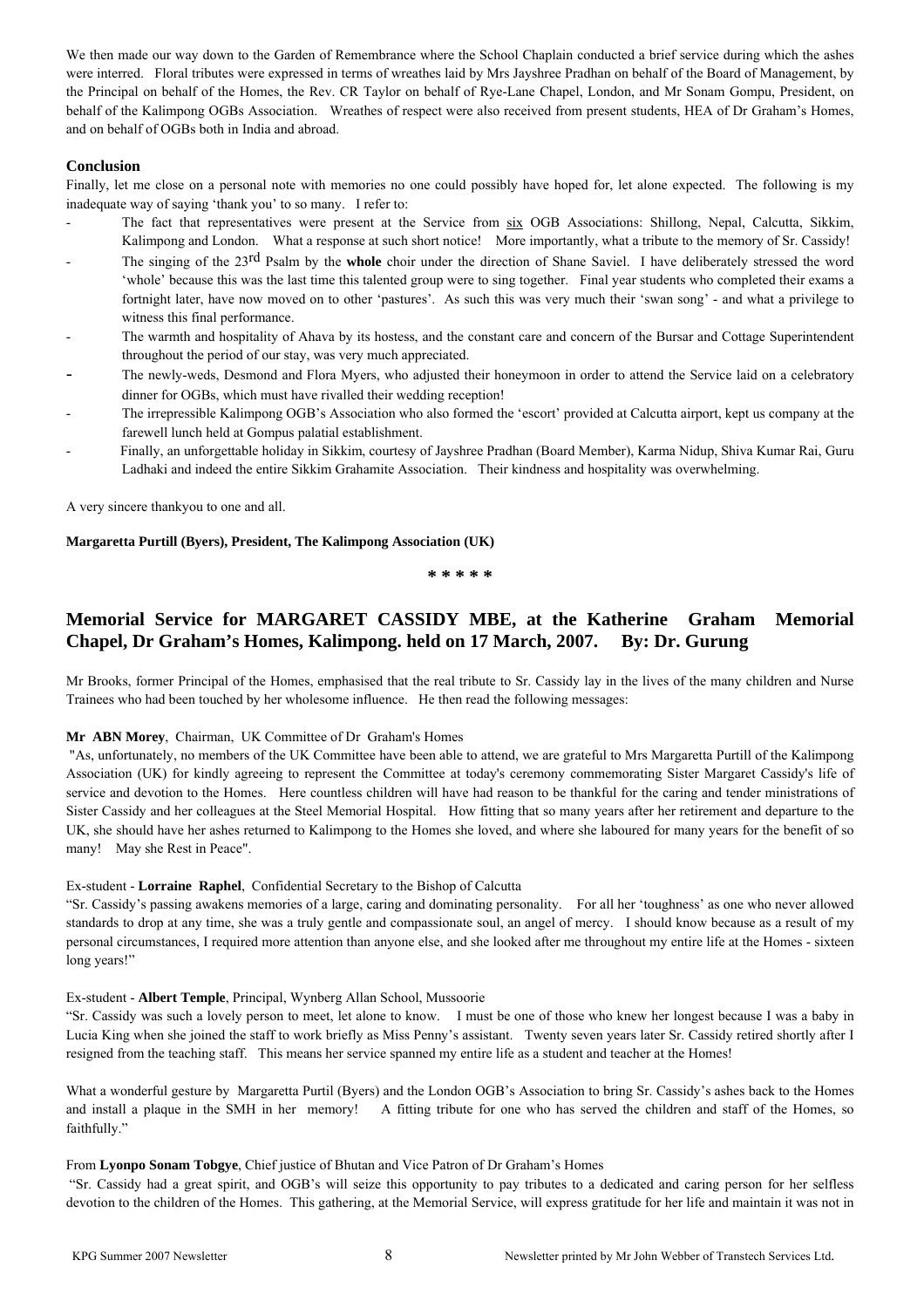vain. Indeed, she built a tradition at the hospital. All these beautiful words may soon be lost in time, but her devotion to the Homes and her sterling qualities of selfless service will remain pervasive and enduring."

Sister Cassidy's favourite hymn, 'Blessed Assurance' was sung by the congregation.

After the Benediction the congregation dispersed to gather again at the Steel Memorial Centre, the place where Sr. Cassidy stayed and dedicated her life serving the students, staff and employees of Dr.Graham's Homes. The plaque dedicated to her by the Kalimpong Association (UK) was unveiled by Mrs Margaretta Purtill (Byers), UK Association President, and Mrs Jayshree Pradhan. She too, had very kind words to say about Sr. Cassidy. Rev. CR Taylor read the prayer.

All gathered then to make their way down to the Garden of Remembrance where a prayer was said by Rev. Pereira. Sr. Cassidy's ashes were buried.

**\* \* \* \* \*** 

"I just read about your trip to Kalimpong for Margaret Cassidy's burial. It must have been a most memorable occasion with so many Kalimpong OGBs, staff, and officials attending. A fine farewell for Margaret!" **Cynthia Ross** 

**\* \* \* \* \*** 

**Daphne Watts' response to Douglas Evans' letter** (Apologies for the delay in this article appearing - owing to space restrictions - Editor)

In recently reading the replies to the questions in the Spring 2006 newsletter, I can sympathise with Douglas Evans answering NO to **question 1**, but times have changed since Dr Graham founded the institution in 1900 for Anglo-Indian children, when India was still colonised by the British Empire. As an OGB, I am very grateful to Daddy Graham for his vision in what he was able to bring about, especially as we had a good grounding educationally that allowed character-formation from both a moral and spiritual aspect. This has allowed many to face the challenges of life, when leaving Kalimpong. However, would it now be an equally Christian duty to sponsor homeless or destitute children regardless of whether they were Anglo-Indian or not? Even though the ratio of sponsored children may have fallen against fee-paying children, I still feel the OGB Association should have some degree of input/comment on aspects of management of the Homes. The reason being that the Association does attempt to raise funds and support the homes, to the best of its ability.

**Question 2 - I** agree with the answer for the most part, and realise it is a difficult question to address.

**Question 3 -** I believe in community and individual association for the reason that each has its own unique aspects of information, in relation to where, geographically, that association takes place. A federation makes me think of Governments that take control and lose sight of what contribution communities make. I'm a believer in decentralisation, for that reason.

**Question4 4 -** I think that the OGB Association should be both a social organisation and one that seeks to raise funds for Dr Graham's institution.

**Daphne Watts (nee Carpenter)**

**\* \* \* \* \*** 

# **Obituaries**

# **Lady Jean Holden, granddaughter of Dr Graham**

Just as we were putting the finishing touches to our newsletter, we received the sad news from the Chairman of the Homes UK Committee, Tony Morey, that Lady Jean Holden, second daughter of Norma and Bunty Odling of 'GLEN RILLY' and grand-daughter of Daddy and Mrs Graham of Kalimpong, West Bengal, India, died in Odstock House on 28<sup>th</sup> May 2007.





These are the last pictures taken of Lady Holden. March 2007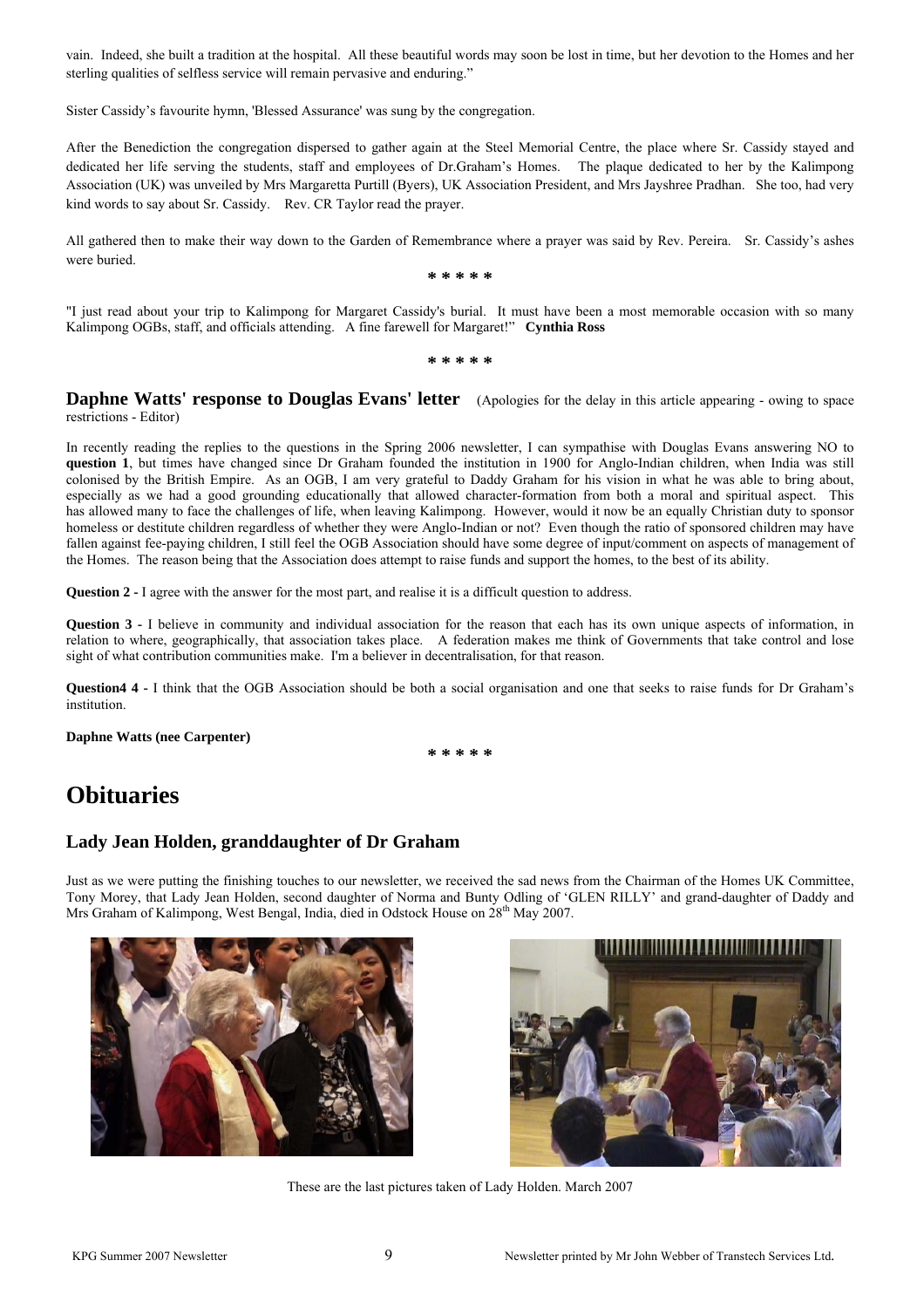Like her aunt, the late Betty Sherriff, she put much trust in the part us OGBs would play in the continuance of our support for our old school, Dr Graham's Homes, Kalimpong. Proof that such trust would materialise is evident in the last will and testament of an old Farm-House colleague of mine, the late Andrew Luck Bennett, who left more than £160,000 to the bursary under his name with the UK Committee, and Alec Murray, another old farm-House boy colleague of mine who, last year provided the funds to build the newest Boy's Cottage named after him.

To support the Homes in its work to help the downtrodden in life among the children of British descent in India is an integral part of the aims of our Association, and Jean was wholeheartedly behind it. To stress their support of our OGB's Association, both Betty and Jean became LIFE Members of our Association at the very first opportunity in 1972. Jennie was proud to claim herself as an OGB. She attended classes as a day scholar until 1935, together with her two sisters, Diana and Shirley. I can still picture the three girls from 'GLENRILLY' dismounting from their Bhutia ponies in the garden of 'YULE HOUSE'. Why this was necessary when their father drove a maby Austin was hard to understand. More entrancing still was the sight of three sisters coming to school bare-footed, like us, when their parents were so rich.





The funeral is being planned too early for most of us who would like to attend, but an opportunity will be given for JEAN's friends in the Association to oblige with supporting any cause being made known in the fuller obituary notice which is bound to follow. On behalf of all members of our Association we extend to relatives of JEAN our deepest sympathy on their loss. We will miss her. **Eddie Lamb**

**\* \* \* \* \*** 

I deeply regret to inform you that Lady Holden, granddaughter of Dr Graham and Honorary Vice President, UK Committee, Dr Graham's Homes, died in Odstock Hospital early today of renal failure following emergency intestinal surgery. I shall represent the UK Committee at the funeral, details of which are yet to be announced.

#### **Tony Morey**

#### \*\*\*\*\*\*\*\*\*\*

**The Kalimpong Association (UK)** were saddened to learn of the sudden passing of a very dear friend Lady Holden. Her support for the Association was immeasurable and her loss incalculable and many of us in the Association who knew her well are left deeply saddened at her untimely passing. We will remember her as being a very kind and gracious Lady who always helped out whenever she could. Her large Kalimpong family world wide will now experience a very sad loss. Our thoughts and prayers reach out to her immediate family and close friends.

"Greetings from Kalimpong - We heard about Lady Holden 29th May 2007. In fact, DGH organized a Memorial Service at 8.10 am at the Katherine Memorial Chapel. Some of us OGBs, Hiran, Laban, Sidhu and self attended the service. She had last visited Kalimpong during the Centenary celebrations. We will all miss her. May her soul rest in peace." **Miku Foning** [OGB's Association, Kalimpong]

**\* \* \* \* \*** 

#### **\* \* \* \* \***

I am indeed sorry to learn of the passing away of Lady Holden. She was a bedrock for the Homes and in her passing we have lost a great supporter. On behalf o the Board of Management and the entire Homes Family please convey our heartfelt condolences to the family. A memorial service will be held in the school as a mark of respect.

**Michael Robertson,** Board of Management

#### **\* \* \* \* \***

It was with much sadness I received the news of Lady Holden's passing. I met her when I first joined the Kalimpong staff in the 1940's, when she was Jean Odling. She was a lovely young lady. I send my deepest sympathy to her family. **Cynthia Ross** 

#### **\* \* \* \* \***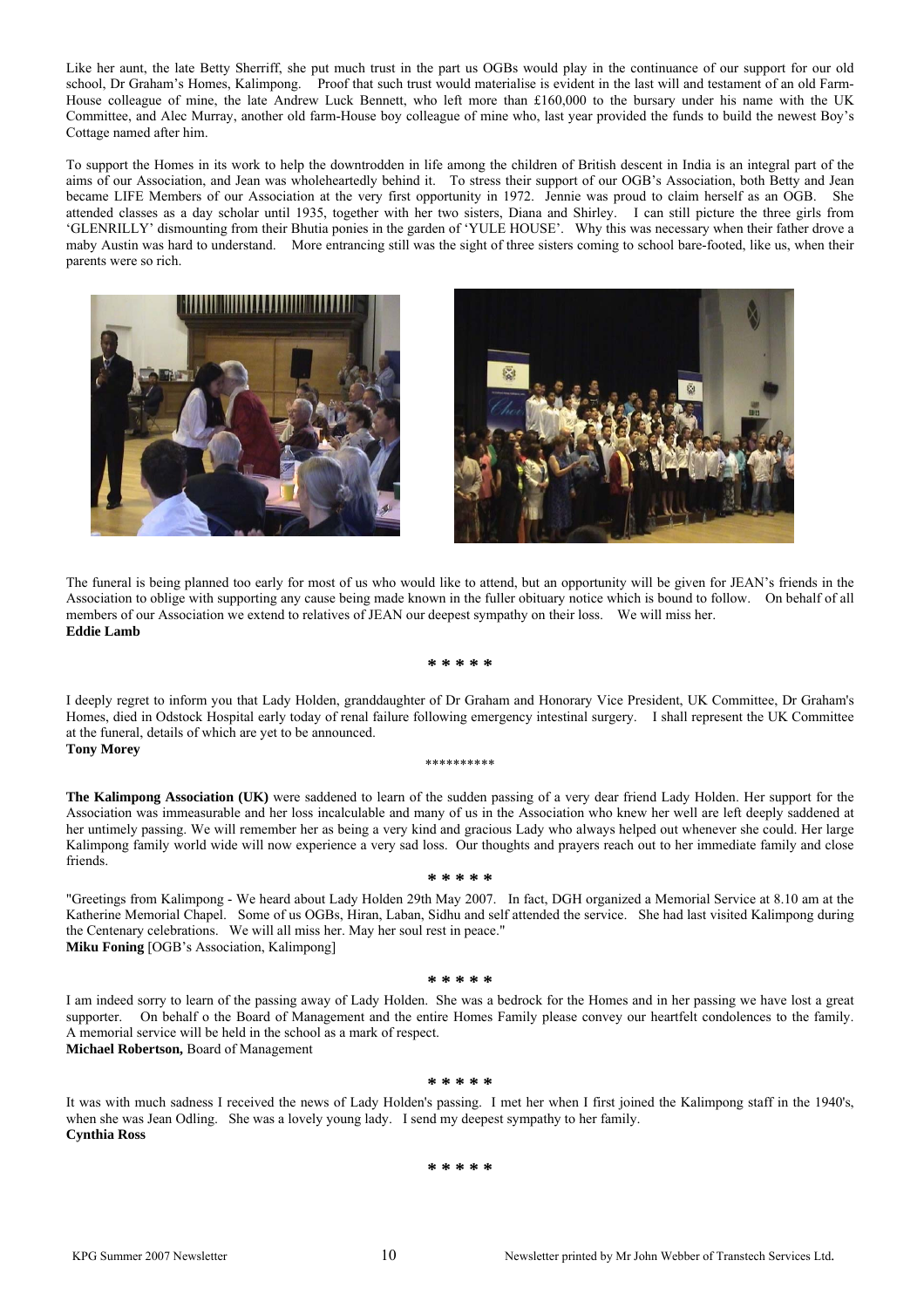#### **Message from Dr Graham's Homes**

To be associated with Dr Graham's Homes and not have heard the name of Lady Holden would be unthinkable. From her childhood Jean Holden walked barefoot and mingled with the children of the Homes, founded with great vision by her grandfather on the foothills of the Himalayas. So entwined in its fabric was she that even at so early an age when she was called upon to be the flower girl at the grand wedding of the daughter of the Governor General in Calcutta she recalled slipping off her satin pumps and walking down the isle as she was far more comfortable walking in bare feet - a feature of humility that her grandfather encouraged on the campus!

It was always a delight to reminisce with Lady Holden. It was she who coached me in many ways about the deep traditions and philosophy of the Homes that was established on the hillside of Kalimpong, and the great love I was able to evolve for the Dr Graham's Homes, I owe, largely, to her. It shone through when ever we had the opportunity to talk and I was able to understand how she enveloped a great passion for the children and their wellbeing.

She took a detailed interest in every aspect of the children's welfare and made it a point to guide the Management through many vicissitudes which an organization that has survived over a hundred years. Never a person to hold back or speak her mind it was a pleasure to meet her head on when it mattered and she was neither apologetic for what she said since she believed that her contribution to the children's welfare mattered.

There is an inscription in the Chapel dedicated by her grandfather to her Grandmother, Katherine Graham which, I believe, most aptly fits Lady Holden's contribution to Dr Graham's Homes, and it says, "**IT WAS IN THINE HEART**".

Dear Lady Holden, as we say goodbye to a beautiful and full life we thank you for all you have done for Dr Graham's Homes and reaffirm our commitment to a cause that remains beating in your heart.

**Michael J Robertson, President & Chairman, Dr Graham's Homes, Kalimpong - May 29, 2007** 

#### **\* \* \* \* \***

## **Patricia Harris**

I attended the funeral of Pat Harris and there were quite a few OGB's, like Paddy Mackie, Josephine Francis, Nancy Haliday, Sheilla Mac, Maybel Macey and of course Bob and Nancy Harris. **Thuten Kesang. (NewZealand)** 

I would like to mention the demise of one of our dear KPG Girls who is TRISH (Patricia) Isabel GREEN (nee Harris) on 20 December 2006 in Auckland, New Zealand. Both Trish, her sister Nancy and myself came out to New Zealand together in 1955 and we just celebrated 50 years in New Zealand a year ago. Trish was an exceptionally lovely, friendly person, she was so full of the Christian Spirit in her life and it showed in her lovely GLOWING FACE. She was a VERY SPECIAL FRIEND and a real joy to her family and everyone with whom she was in contact. Trish was an excellent Qualified Registered Nurse and worked in various hospitals until she switched to working at the HOSPICE where she was very highly regarded by all Staff and Nurses. She loved her job and worked right up to the end of her life. She suffered a heart attack while on a trip to India, and had to come back home escorted by her son where she went back home and unfortunately after 2 weeks back, she had another major attack. It all seemed so quick, she used to be in such wonderful health, this was a real shock to everyone. She will be GREATLY MISSED BY HER FAMILY AND FRIENDS. GOD BLESS HER. Please put this into the next KPG News. I must say I enjoy so much getting the News from UK sent out to me. I wish you and your family well, you are doing such a marvellous job as President of the UK Association. With kindest regards. **Sheila Walton**

**\* \* \* \* \*** 

# **Mr T Monteiro**

I reluctantly announce that this morning our school's Jr. Head Master, Mr. T Monteiro, passed away. Our condolences to his family and friends. His Contribution and Dedication to the HOMES was immeasurable. It is indeed a great loss to DGH.

**(Apologies to Mr Monteiro's family and friends for the omission of a tribute in this Newsletter, every effort will be made to publish a tribute in the next Newsletter).** 

**\* \* \* \***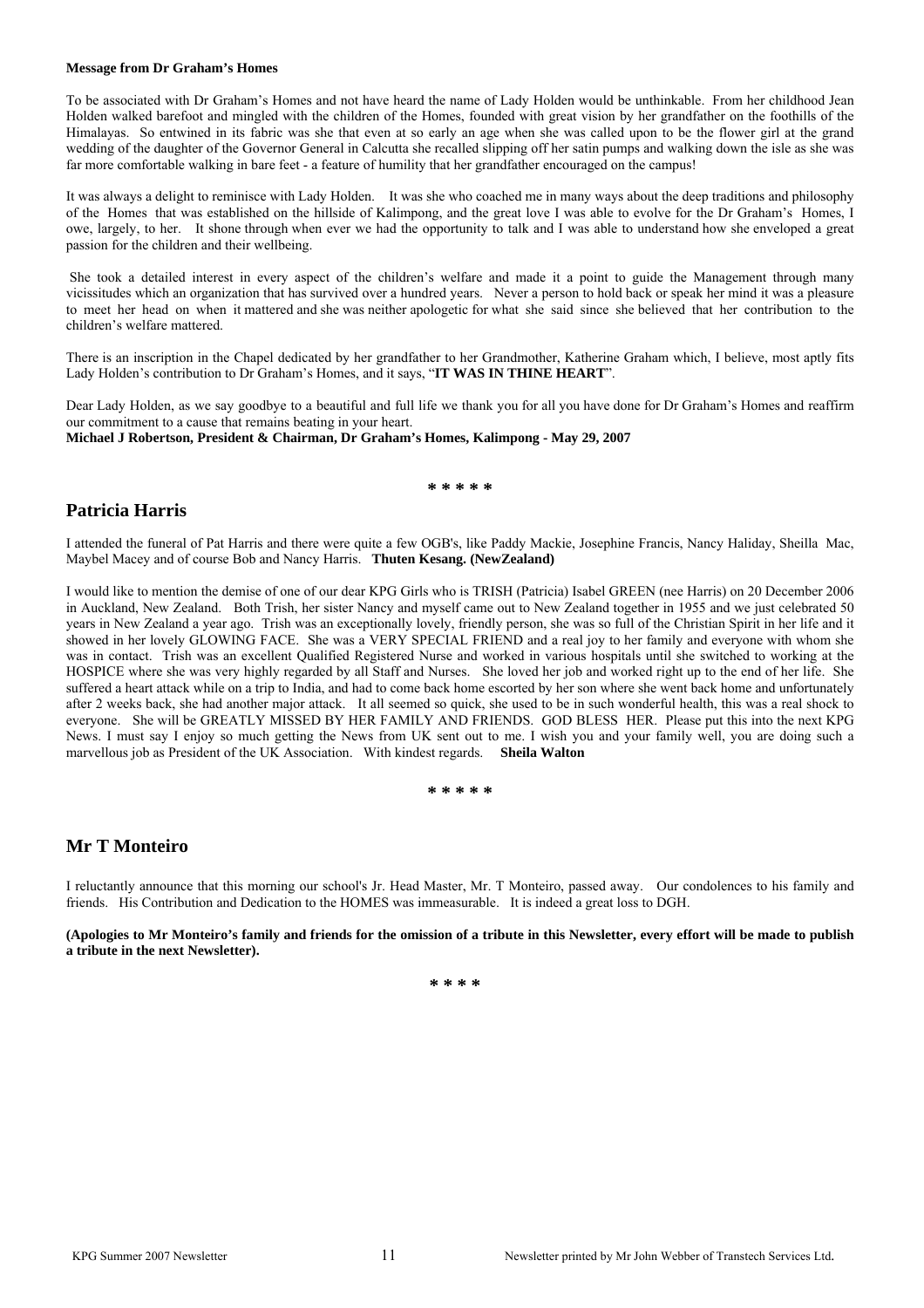# **Books for Sale**<br>**•** Century of Children

- 
- **Dr Graham of Kalimpong**  $\qquad$   $\qquad$   $\qquad$   $\qquad$   $\qquad$   $\qquad$   $\qquad$   $\qquad$   $\qquad$   $\qquad$   $\qquad$   $\qquad$   $\qquad$   $\qquad$   $\qquad$   $\qquad$   $\qquad$   $\qquad$   $\qquad$   $\qquad$   $\qquad$   $\qquad$   $\qquad$   $\qquad$   $\qquad$   $\qquad$   $\qquad$   $\qquad$   $\qquad$   $\qquad$   $\qquad$   $\qquad$   $\qquad$
- Daddy Graham's Homes £15 (Author: Jyoti and Friends)
- Century of Children £6 (Author: Simon Mainwaring)
	-

**\*\*\*\*\* (All can be obtained from Vincent and Margaretta Purtill – just make a phone call)**

| <b>Forthcoming Events</b>                                                                          | <b>Dates</b>                                                                         | Venues                                                           |
|----------------------------------------------------------------------------------------------------|--------------------------------------------------------------------------------------|------------------------------------------------------------------|
| AGM<br>The Kalimpong Association (UK)<br>The Kalimpong Association (UK)<br><b>Charitable Trust</b> | Saturday 23rd June 2007<br>Doors open at 2.00 p.m.<br>Meeting commences at 3.00 p.m. | Methodist Church<br>Hinde Street, London W1<br>Tube: Bond Street |
| <b>BIRTHDAY CELEBRATION</b><br>Donations of items for the Raffle would be                          | Saturday 22nd September 2007<br>Doors open at 2.00 p.m.                              | Methodist Church<br>Hinde Street, London W1                      |
| most welcome.                                                                                      |                                                                                      | Tube: Bond Street                                                |